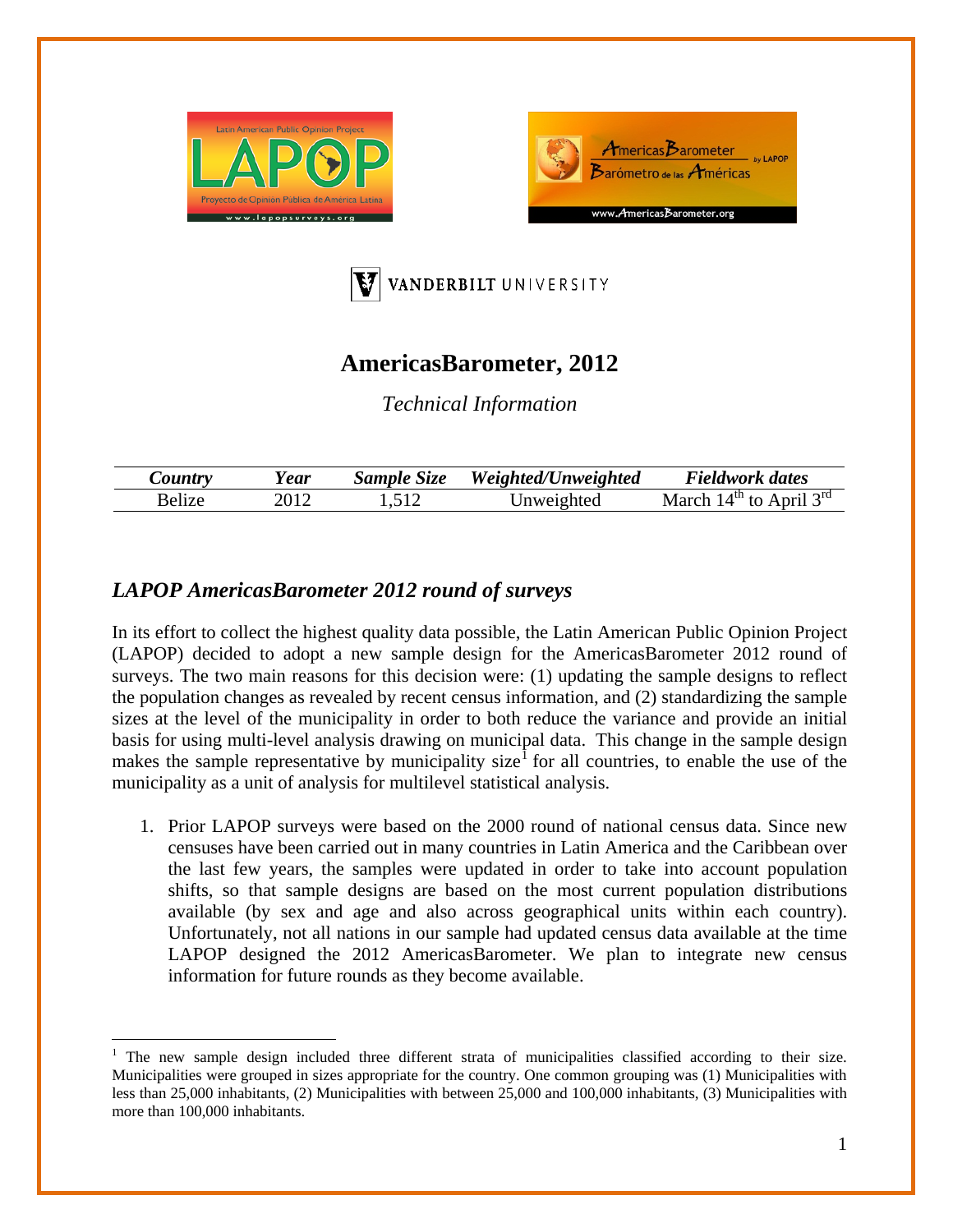2. With the objective of making it possible to perform subnational multi-level analyses and therefore assess the impact of both contextual and individual level characteristics at the subnational level, LAPOP adopted a new strategy for designing survey samples that allocate a somewhat larger number of cases to smaller municipalities within each country. Recent studies have demonstrated the importance of considering both the effects of municipal as well as regional characteristics on citizens' attitudes and behaviors; however, multilevel analyses are only feasible if a reasonable number of interviews are carried out in each municipality, and if those interviews are reasonably well distributed throughout each municipality. Prior LAPOP samples were  $PPS<sup>2</sup>$  $PPS<sup>2</sup>$  $PPS<sup>2</sup>$  adjusted to the municipal level, but this meant that some municipalities had a very small number of interviews, while others were quite large. A single large municipality, e.g., the capital of the country, could have drawn a very larger number of interviews. For the 2012 round, we continued to use PPS in the selection of the municipalities themselves, but established a target minimum sample size for each municipality of 12 respondents for larger countries and 24 respondents in smaller countries, in both cases divided into clusters of six respondents each. The clusters were distributed in direct proportion to the urban/rural breakdown of a given municipality<sup>[3](#page-1-0)</sup>. Thus, by increasing the number of interviews per municipality in the smallest municipalities, LAPOP seeks to facilitate investigating subnational patterns using multilevel modeling techniques. For the larger municipalities, we also retained the PPS approach, but would often subdivide the large cities into districts (or equivalent units) whenever possible so that a large city might have 4 or even 6 PSUs. Our rationale there was to treat the district as a unit for the purposes of calculating the intra-class correlations (rho statistic). The largest gains from this new sample design will come in subsequent rounds of surveys, as aggregated data across time will provide users with larger municipal sample sizes. The 2012 round established the basis for collecting useful data at the municipal level that can be merged with future round of surveys using the same sample design.

Simulations were carried out using the 2010 data set in order to determine the impact of revising the sample designs. Those simulations demonstrated the efficacy of the new design proposal, but required some modification for the largest countries in the sample. At the same time, the 2012 round sample design continue to utilize the very same strata as in prior years in order to maintain the reporting continuity of prior studies.

The remaining pages of this technical note describe the sample design of the AmericasBarometer 2012 survey in Belize.

<sup>&</sup>lt;sup>2</sup> Probability Proportional to Size

<span id="page-1-0"></span><sup>&</sup>lt;sup>3</sup> It should be noted that in some countries particular circumstances forced some deviation from this norm of 12 and 24 respondents per municipality. Users of the database should examine the variable PSU included in the UNWEIGHTED dataset to find sample sizes per municipality (or subunits of municipalities when the population size of the municipality was very large).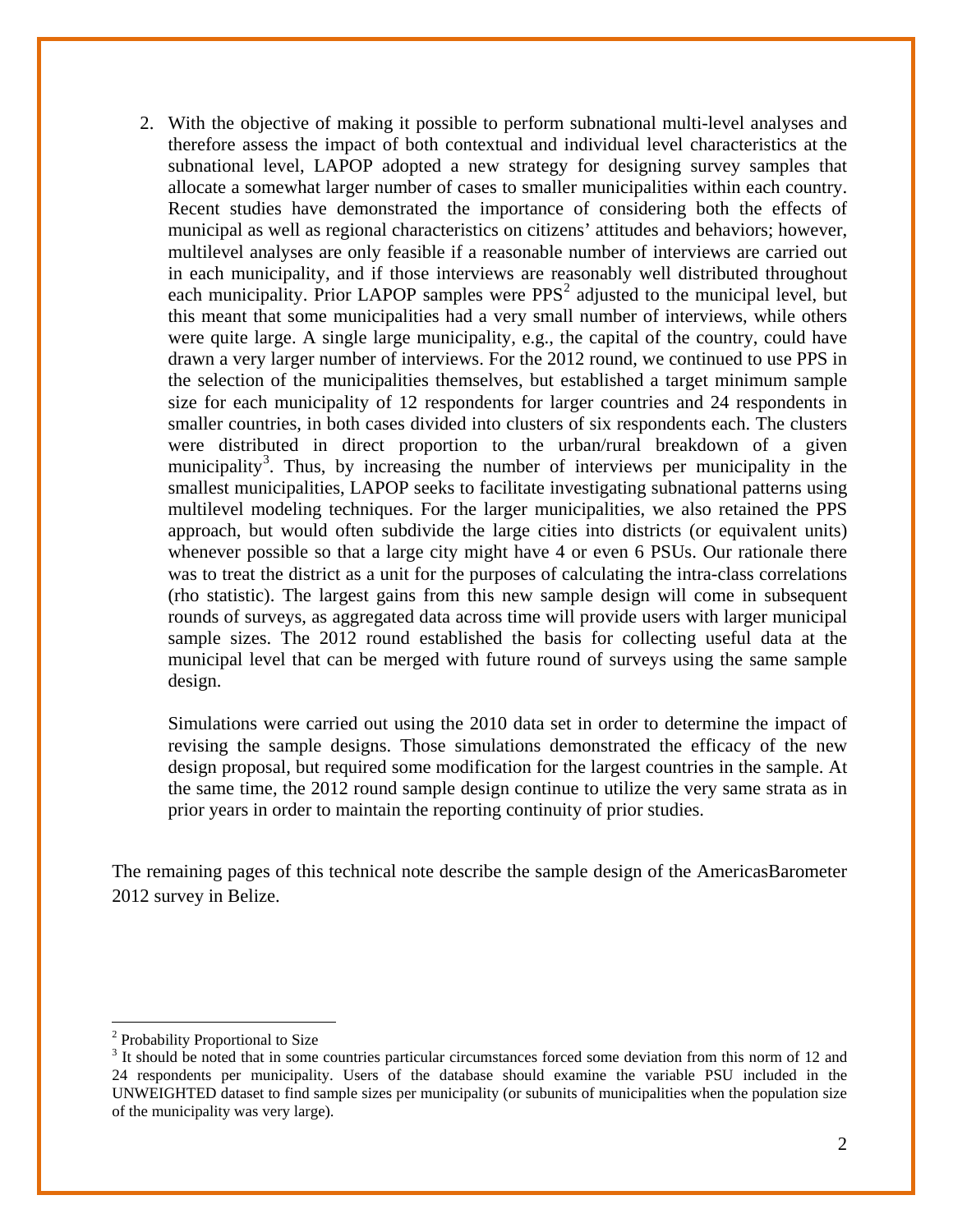## *Belize 2012 AmericasBarometer Round*

This survey was carried out in between March  $14<sup>th</sup>$  and April  $3<sup>rd</sup>$  2012, as part of the LAPOP AmericasBarometer 2012 wave of surveys. It is a follow-up of the national surveys of 2010 carried out by LAPOP. The 2012 survey was conducted by Vanderbilt University with the field work being carried out by Borge y Asociados. The 2012 AmericasBarometer received generous support from many sources, including USAID, UNDP, IADB, Vanderbilt University, Princeton University and Université Laval, U. of Notre Dame, among others.

The project used a national probability sample design of voting-age adults, with a total N of 1,512 people involving face-to-face interviews conducted in Spanish and English. The survey used a complex survey design taking into account stratification and clustering.

The sampling frame used the list of districts, villages, localities and census segments, and maps in Belize from the 2010 census by the Statistical Institute of Belize. The sample is stratified into six geographical areas based on the six districts. Each stratum was further sub-stratified by urban and rural areas. Respondents were selected in clusters of 24 interviews, taking into account the distribution of the population in each stratum.

Table 1 shows the unweighted sample size in each of the six regions (strata), municipality size and rural/urban area.

| <b>Strata</b>                          | <b>Unweighted Sample Size</b> |
|----------------------------------------|-------------------------------|
| Corozal                                | 192                           |
| Orange Walk                            | 216                           |
| <b>Belize</b>                          | 432                           |
| Cayo                                   | 360                           |
| <b>Stann Creek</b>                     | 168                           |
| Toledo                                 | 144                           |
| <b>Total</b>                           | 1,512                         |
|                                        |                               |
| <b>Size of Municipality</b>            |                               |
| Between 25,000 and 100,000 inhabitants | 792                           |
| Less than 25,000 inhabitants           | 720                           |
| <b>Total</b>                           | 1,512                         |
|                                        |                               |
| Area                                   |                               |
| Urban                                  | 672                           |
| Rural                                  | 840                           |
| <b>Total</b>                           | 1,512                         |
|                                        |                               |

#### **Table 1: Sample sizes by Strata, Municipality Size and urban/rural area in the 2012 AmericasBarometer Survey in Belize**